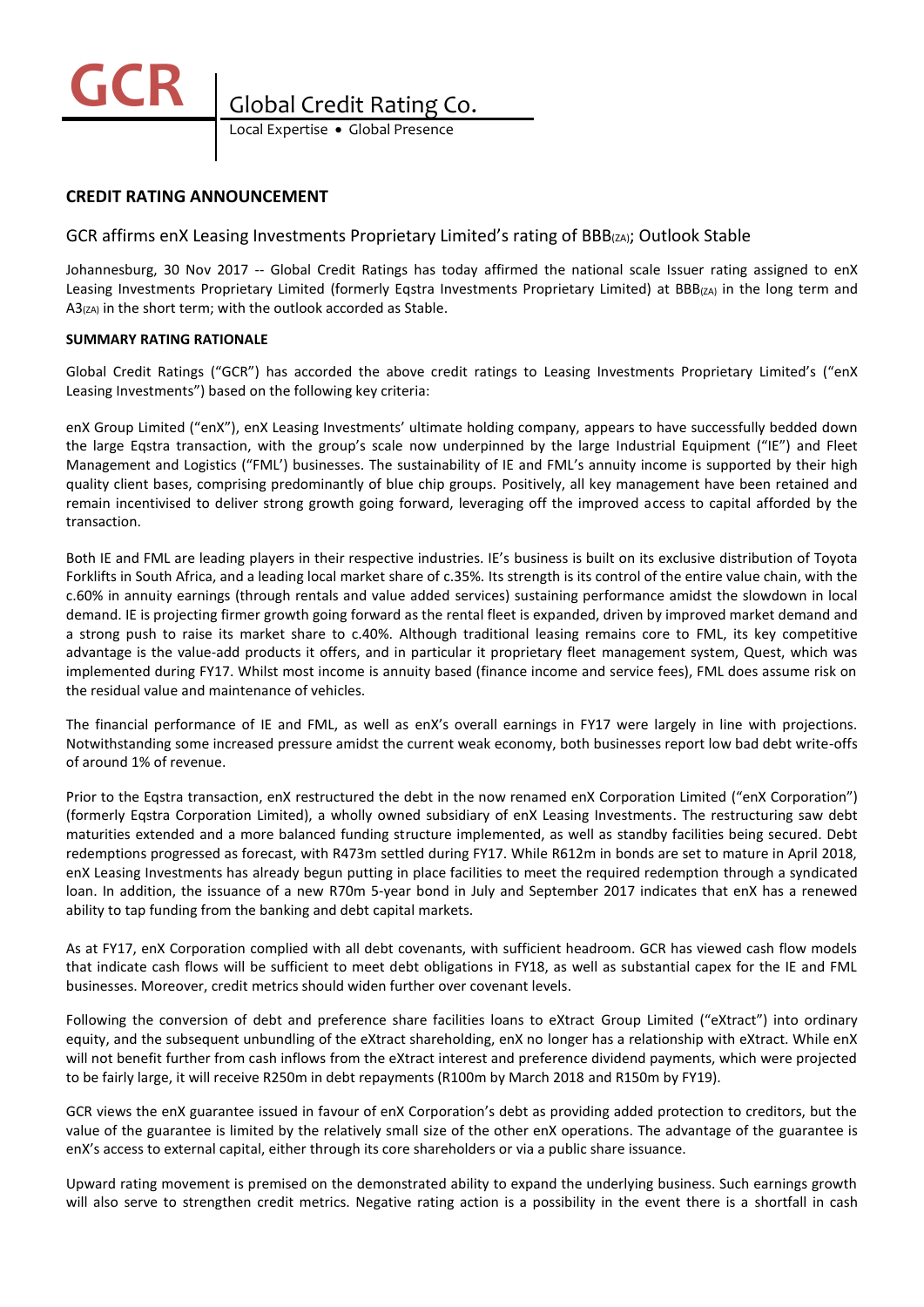

Local Expertise . Global Presence

generated relative to budget, which would necessitate additional debt to meet redemption and investment needs. This could see gearing metrics weaken and hamper future growth.

## **NATIONAL SCALE RATINGS HISTORY**

Initial/last rating (November 2016) Long term: BBB(ZA); Short term: A3(ZA) Outlook: Stable

### **ANALYTICAL CONTACTS**

#### **Primary Analyst**

Eyal Shevel Sector Head: Corporate and Public Sector Ratings (011) 784-1771 shevel@globalratings.net **`**

#### **Committee Chairperson**

Sheri Few Senior Analyst (011) 784-1771 few@globalratings.net

## **APPLICABLE METHODOLOGIES AND RELATED RESEARCH**

Global Master Criteria for Rating Corporate Entities, updated February 2017 Eqstra Investments Propriety Limited rating report,2016

#### **RATING LIMITATIONS AND DISCLAIMERS**

ALL GCR'S CREDIT RATINGS ARE SUBJECT TO CERTAIN LIMITATIONS AND DISCLAIMERS. PLEASE READ THESE LIMITATIONS AND DISCLAIMERS BY FOLLOWING THIS LINK: HTTP://GLOBALRATINGS.NET/UNDERSTANDING-RATINGS. IN ADDITION, GCR'S RATING SCALES AND DEFINITIONS ARE ALSO AVAILABLE FOR DOWNLOAD AT THE FOLLOWING LINK: HTTP://GLOBALRATINGS.NET/RATINGS-INFO. GCR'S CODE OF CONDUCT, CONFIDENTIALITY, CONFLICTS OF INTEREST, PUBLICATION TERMS AND CONDITIONS AND OTHER RELEVANT POLICIES AND PROCEDURES ARE ALSO AVAILABLE AT HTTP://GLOBALRATINGS.NET.

## **GLOSSARY OF TERMS/ACRONYMS USED IN THIS DOCUMENT AS PER GCR'S CORPORATE GLOSSARY**

| Debt             | A bad debt is an amount owed by a debtor that is unlikely to be paid due, for example, to a company going into liquidation. There are various<br>technical definitions of what constitutes a bad debt, depending on accounting conventions, regulatory treatment, and the individual entity's own<br>provisioning and write-off policies.                                               |
|------------------|-----------------------------------------------------------------------------------------------------------------------------------------------------------------------------------------------------------------------------------------------------------------------------------------------------------------------------------------------------------------------------------------|
| Bond             | A long term debt instrument issued by either a company, institution or the government to raise funds.                                                                                                                                                                                                                                                                                   |
| Budget           | Financial plan that serves as an estimate of future cost, revenues or both.                                                                                                                                                                                                                                                                                                             |
| Capital          | The sum of money that is invested to generate proceeds.                                                                                                                                                                                                                                                                                                                                 |
| Cash Flow        | The inflow and outflow of cash and cash equivalents. Such flows arise from operating, investing and financing activities.                                                                                                                                                                                                                                                               |
| Covenant         | A provision that is indicative of performance. Covenants are either positive or negative. Positive covenants are activities that the borrower<br>commits to, typically in its normal course of business. Negative covenants are certain limits and restrictions on the borrowers' activities.                                                                                           |
| Credit Rating    | An opinion regarding the creditworthiness of an entity, a security or financial instrument, or an issuer of securities or financial instruments,<br>using an established and defined ranking system of rating categories.                                                                                                                                                               |
| Debt             | An obligation to repay a sum of money. More specifically, it is funds passed from a creditor to a debtor in exchange for interest and a<br>commitment to repay the principal in full on a specified date or over a specified period.                                                                                                                                                    |
| Dividend         | The portion of a company's after-tax earnings that is distributed to shareholders.                                                                                                                                                                                                                                                                                                      |
| Equity           | Equity is the holding or stake that shareholders have in a company. Equity capital is raised by the issue of new shares or by retaining profit.                                                                                                                                                                                                                                         |
| Gearing          | With regard to corporate analysis, gearing (or leverage) refers to the extent to which a company is funded by debt and can be calculated by<br>dividing its debt by shareholders' funds or by EBITDA.                                                                                                                                                                                   |
| Interest         | Scheduled payments made to a creditor in return for the use of borrowed money. The size of the payments will be determined by the interest<br>rate, the amount borrowed or principal and the duration of the loan.                                                                                                                                                                      |
| Long-Term Rating | A long term rating reflects an issuer's ability to meet its financial obligations over the following three to five year period, including interest<br>payments and debt redemptions. This encompasses an evaluation of the organisation's current financial position, as well as how the position<br>may change in the future with regard to meeting longer term financial obligations. |
| Preference Share | Preference or preferred shares entitle a holder to a first claim on any dividend paid by the company before payment is made on ordinary shares.<br>Such dividends are normally linked to an interest rate and not determined by company profits. Preference shares are normally repayable at par                                                                                        |